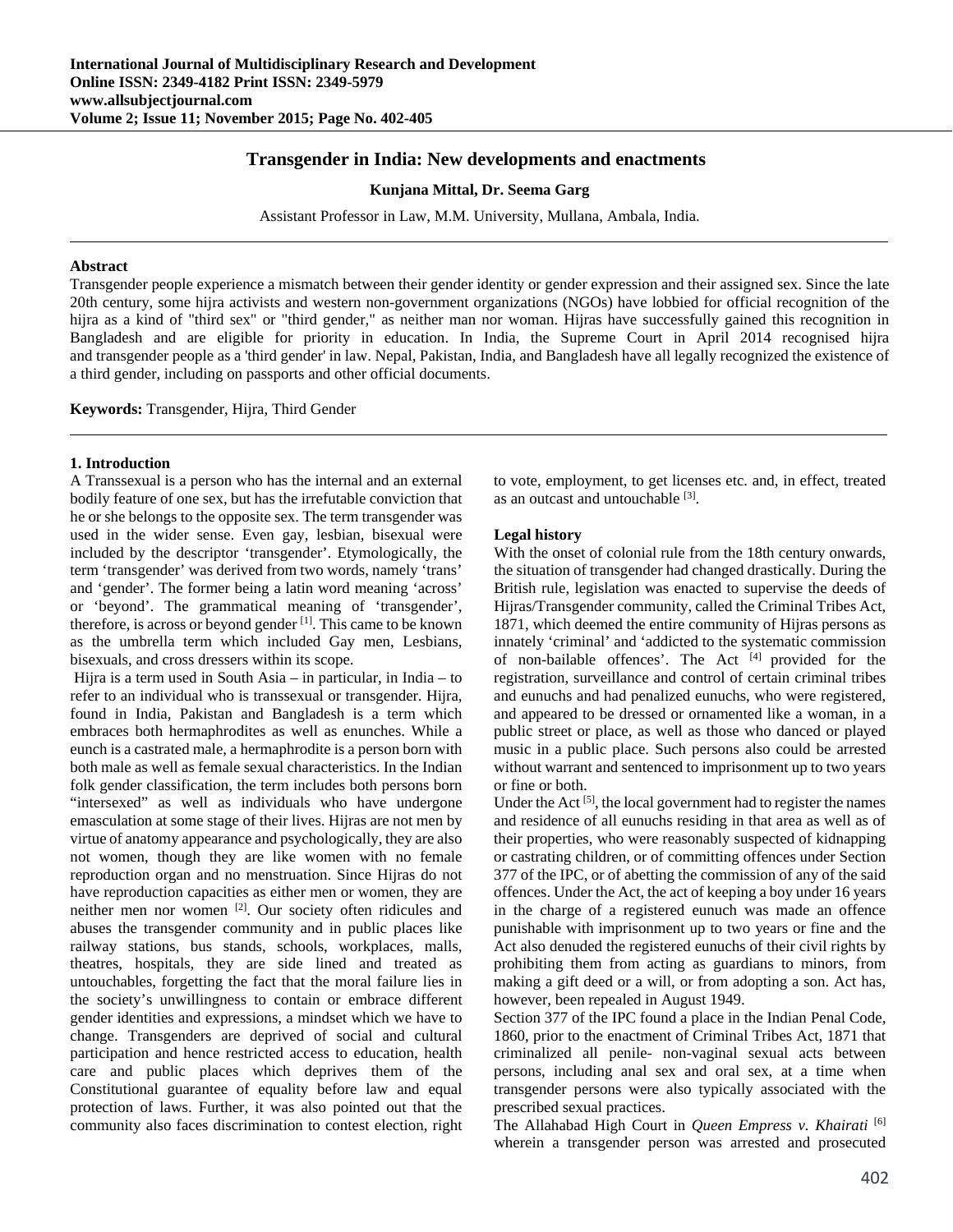under Section 377 on the suspicion that he was a 'habitual sodomite'. This case relates to a person named Khairati, over whom the police seem to have exercised some sort of supervision, whether strictly regular or not, as a eunuch. The man is not a eunuch in the literal sense, but he was called for by the police when on a visit to his village, and was found singing dressed as a woman among the women of a certain family. Having been subjected to examination by the Civil Surgeon (and a subordinate medical man), he is shown to have the characteristic mark of a habitual catamite – the distortion of the orifice of the anus into the shape of a trumpet and also to be affected with syphilis in the same region in a manner which distinctly points to unnatural intercourse within the last few months." Even though, he was acquitted on appeal, this case would demonstrate that Section 377, though associated with specific sexual acts, highlighted certain identities, including Hijras and was used as an instrument of harassment and physical abuse against Hijras and transgender persons.

However, once the 1871 Act was repealed and replaced by a more inclusive and reformative law, that was eventually renamed the Habitual Offenders Act 1952 with the tribes being now called the "De-notified Tribes". Even though no Central legislation in India openly recognised the third gender, gendersensitivity within the Indian bureaucracy took a small step, with "eunuchs" being given the option to enter their sex as 'E' instead of either 'M' or 'F' in passport application forms on the internet, in 2005. Later in 2009, India's Election Commission gave those recognising themselves as 'transsexuals' an independent identity by letting them choose their gender as "other" on ballot forms  $^{[7]}$ .

Until the National Legal Service Authority<sup>[8]</sup> decision, there was no other express acknowledgement of their legal status as a third gender except in a few states. State of Tamil Nadu is one such state that has taken several positive steps for their welfare. Few States like Kerala, Tripura and Bihar have referred to transgenders as "third gender or sex". Certain other States recognize them as "third category"

A Division Bench of this Court in *Suresh Kumar Koushal and Another v Naz Foundation and Others* [9] in reviewing the reading down of the Section 377 by the High Court, the Supreme Court stated that the High Court had overlooked the fact that "a miniscule fraction of the country's population constitute lesbians, gays, bisexuals or transgenders" and that over the last 150 years, fewer than 200 persons had been prosecuted under Section 377, concluding from this that "this cannot be made sound basis for declaring that section ultra vires the provisions of Articles 14, 15 and 21 of the Constitution." The court also regarded the discriminatory treatment complained of by the Naz Foundation as a result of Section 377 as being neither mandated nor condoned by the provision itself and the fact that the police authorities and others misuse Section 377 was not a reflection of the vires of the provision but instead may simply be a relevant factor for Parliament to consider whilst judging whether to amend Section 377. The court found that Section 377 was not unconstitutional; the legislature was still free to consider the desirability and propriety of deleting or amending the provision.

## **Indian Constitution**

The role of the Court is to understand the central purpose and theme of the Constitution for the welfare of the society. Our Constitution, like the law of the society, is a living organism. It

is based on a factual and social realty that is constantly changing. Sometimes a change in the law precedes societal change and is even intended to stimulate it. Article 14 of the Constitution provides that, the State shall not deny to any person equality before the law or the equal protection of the laws within the territory of India. Article 15 (1) of the Indian Constitution states that the State shall not discriminate against any citizen on grounds only of religion, race, caste, sex, place of birth or any of them. (2) No citizen shall, on grounds only of religion, race, caste, sex, place of birth or any of them, be subject to any disability, liability, restriction or condition with regard to- (a) access to shops, public restaurants, hotels and places of public entertainment; or (b) the use of wells, tanks, bathing ghats, roads and places of public resort maintained wholly or partly out of State funds or dedicated to the use of the general public. Article16 (2) of the Constitution provides that, No citizen shall, on grounds only of religion, race, caste, sex, descent, place of birth, residence or any of them, be ineligible for, or discriminated against in respect of, any employment or office under the State. Article 21 of the Constitution states that, no person shall be deprived of his life or personal liberty except according to procedure established by law.

 Article 253 of the Constitution of India provides that the Parliament has the power to make any law for the whole or any part of the territory of India for implementing any treaty, agreement or convention. Courts in India would apply the rules of International law according to the principles of comity of Nations, unless they are overridden by clear rules of domestic law. Article  $51^{[10]}$ , has to be read along with Article 253 of the Constitution. If the parliament has made any legislation which is in conflict with the international law, then Indian Courts are bound to give effect to the Indian Law, rather than the international law. However, in the absence of a contrary legislation, municipal courts in India would respect the rules of international law. In *KesavanaInda Bharati Sripadavalvaru v State of Kerala*<sup>[11]</sup> it was stated that in view of Article 51 of the Constitution, the Court must interpret language of the Constitution, if not intractable, in the light of United Nations Charter and the solemn declaration subscribed to it by India. Any International convention not inconsistent with the fundamental rights and in harmony with its spirit must be read into those provisions, e.g., Articles 14, 15, 19 and 21 of the Constitution to enlarge the meaning and content thereof and to promote the object of constitutional guarantee.

In the case of *Jolly George Varghese v Bank of Cochin* [12], the Court applied the above principle in respect of the International Covenant on Civil and Political Rights, 1966 as well as in connection with the Universal Declaration of Human Rights. India has ratified the above mentioned Covenants, hence, those covenants can be used by the municipal courts as an aid to the Interpretation of Statutes by applying the Doctrine of Harmonization. But, certainly, if the Indian law is not in conflict with the International covenants, particularly pertaining to human rights, to which India is a party, the court can apply those principles in the Indian conditions.

"*Recognition of transgenders as a third gender is not a social or medical issue but a human rights issue,"* Justice K.S. Radhakrishnan told the Supreme Court while handing down the ruling [13]. It was fitting that Supreme Court verdict of India chose April 15 specifically to rule favourably in the *National Legal Services Authority v Union of India*. It was on April 15, 2008, that the Aravani (Transgender) Welfare Board was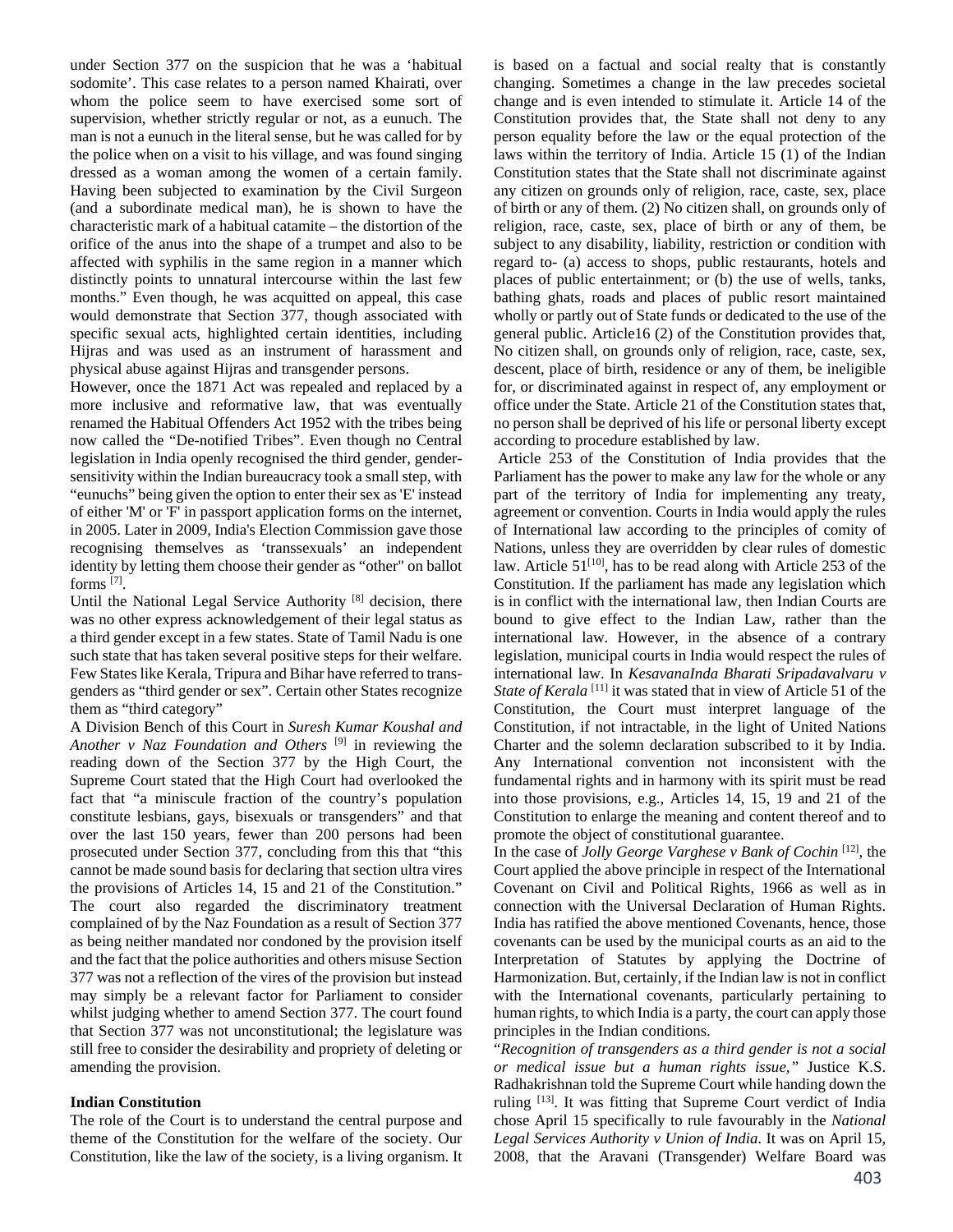constituted by the Tamil Nadu state government, as the first of its kind in the country. Trans\* and queer communities in the state celebrate April 15 as Transgender Day. Many welfare measures enacted by the TN Transgender Welfare Board have been taken up as country-wide recommendations by the Report of the Expert Committee of the National Ministry for Social Justice and Empowerment [14]. As per Justice Sikri, these recommendations are to be implemented in six months (i.e. by October 15, 2014) after re-examining them in light of the legal declaration made in the judgement. Supreme Court held that, determination of gender to which a person belonged to, was left to the decision of the person concerned. In other words, gender identity was found to be integral to the dignity of an individual and at the core of personal autonomy and self-determination. The protection offered by Article 21 of the Constitution was that of the right to self-determination of the gender to which a person belongs. Thus the Hijras/Eunuchs, were considered as the third gender, over and above binary genders under the Constitution and the laws. Articles 14, 15, 16, 19 and 21of the Constitution of India, did not exclude Hijras/Transgenders from its ambit, but Indian law as a whole recognized the paradigm of binary genders of male and female, based on one's biological sex. The binary notion of gender had for instance been reflected in the Indian Penal Code, and also in the laws related to marriage, adoption, divorce, inheritance, succession and other welfare legislations. Non-recognition of the identity of Hijras/Transgender in the various legislations denied them equal protection of law and they as a result faced wide-spread discrimination. The Constitution of India under Article 14 used the expression "person" and Article 15 used the expression "citizen" and "sex" same to Article 16. Article 19 also used the expression "citizen". Article 21 used the expression "person". All these expressions were held to be "gender neutral" which evidently referred to human-beings. This covered Hijras/Transgenders who are not limited to male or female gender [15].

Gender identity according to the court formed the core of one's personal self, based on self- identification, not on surgical or medical procedure. Gender identity was thus held as an integral part of sex and that no citizen could be discriminated on the ground of gender identity, including those who identified as third gender. It further held that discrimination on the basis of sexual orientation or gender identity included any discrimination, exclusion, restriction or preference, which had the effect of nullifying or transposing equality by the law or the equal protection of laws guaranteed under the Constitution, and hence the court was inclined to give various directions to safeguard the constitutional rights of the members of the transgender community [16]. If a person changed his/her sex in tune with his/her gender characteristics and perception, a procedure that became possible due advancement in medical science, and if that was permitted in medical ethics with no legal embargo, the court posed no impediment, legal or otherwise, in giving due recognition to the gender identity based on the reassign sex after undergoing SRS. It was for this reason that even in the absence of a statutory regime in the country, a person had a constitutional right to get the recognition as male or female after SRS, which was not only his/her gender characteristic but became his/her physical form as well. Transgenders thus had a right to be identified and categorized as "third gender". The term rule of law did not merely mean public order. It also connoted social justice based

on public order. The law existed to ensure proper social life. Social life means to allow an individual the right to life in dignity and development. The Court had duty to protect this concept of the rule of law. By recognizing transgender as third gender; the Court not only upheld the rule of law but also advanced justice to the class, so far deprived of their legitimate natural and constitutional rights. This was the only solution that ensured justice not only to transgenders but to the society as well.

### **Conclusion**

Indian Law, on the whole, only recognizes the paradigm of binary genders of male and female, based on a person's sex assigned by birth, which permits gender system, including the law relating to marriage, adoption, inheritance, succession and taxation and welfare legislations. Unfortunately we have no legislation in this country dealing with the rights of transgender community. Due to the absence of suitable legislation protecting the rights of the members of the transgender community, they are facing discrimination in various areas and hence the necessity to follow the International Conventions to which India is a party and to give due respect to other nonbinding International Conventions and principles. Constitution makers could not have envisaged that each and every human activity be guided, controlled, recognized or safeguarded by laws made by the legislature. Article 21 of the Constitution has been incorporated to safeguard those rights and a constitutional Court cannot be a mute spectator when those rights are violated, but is expected to safeguard those rights knowing the pulse and feeling of that community, though a minority, especially when their rights have gained universal recognition and acceptance. Though there may not be any statutory regime recognizing 'third gender' for these Transgenders. Further, such a justification can be traced to the various provisions contained in Part III of the Constitution relating to 'Fundamental Rights'. Such a democracy is not based solely on the rule of people through their representatives' namely formal democracy. There is recognition to the hard realty that without protection for human rights there can be no democracy and no justification for democracy. In this scenario, while working within the realm of separation of powers (which is also fundamental to the substantive democracy), the judicial role is not only to decide the dispute before the Court, but to uphold the rule of law and ensure access to justice to the marginalized section of the society. It cannot be denied that Transgenders belong to the unprivileged class which is a marginalized section.

### **Recommendations**

Multiple problems are faced by Hijras/Transgenders, which necessitate a variety of solutions and actions. While some actions require immediate implementation such as introducing Hijra/Transgender specific social welfare schemes, some actions need to be taken on a long-term basis changing the negative attitude of the general public and increasing accurate knowledge about Hijra/Transgenders communities. The required changes need to be reflected in policies and laws; attitude of the government, general public and health care providers; and health care systems and practice. Some recommendations include the following:

 $\triangleright$  To provide them education and employment etc., Government should make institutions, schools for them.